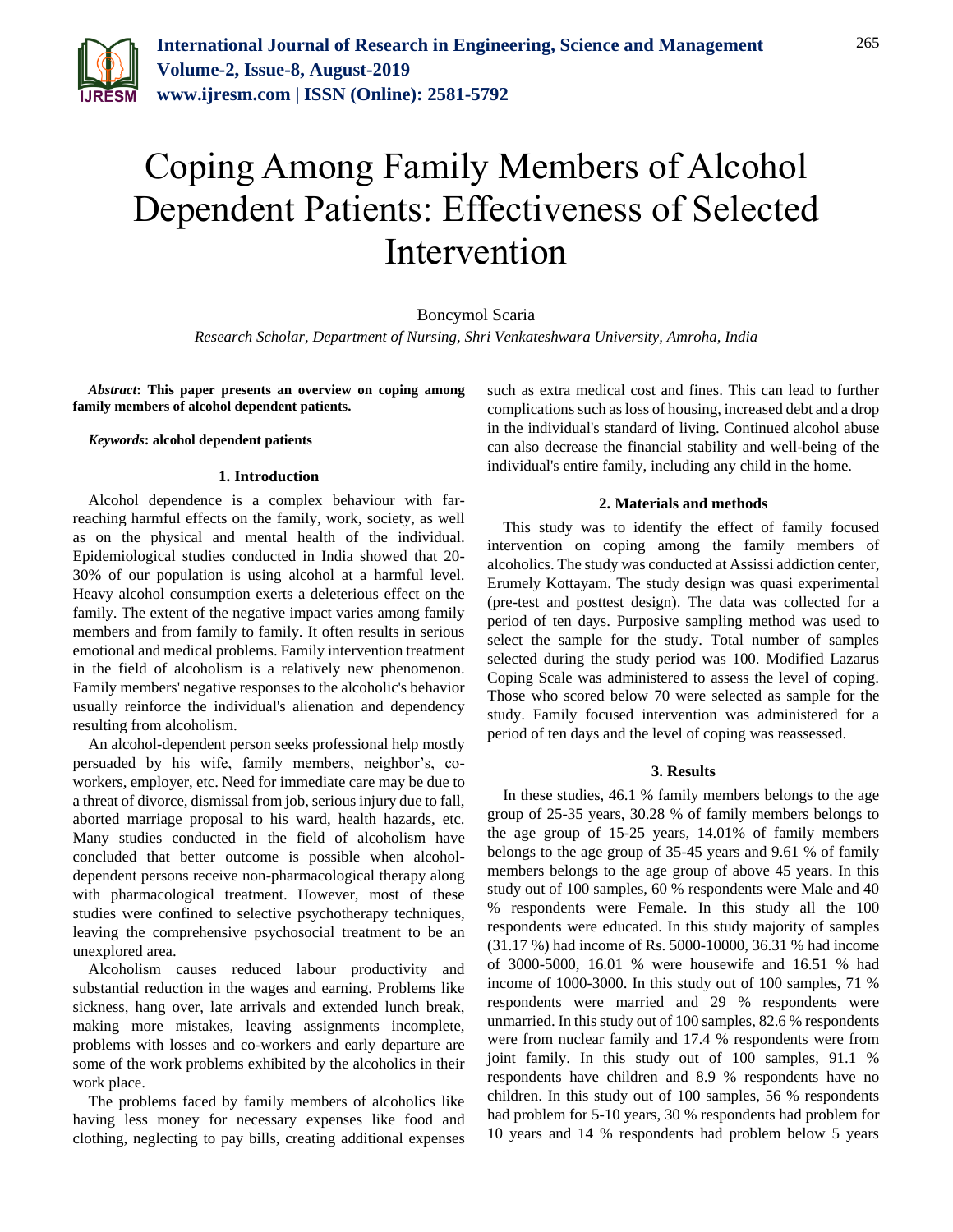

respectively.

Findings Related to the Effectiveness of Family Focused Intervention on Coping among Family Members of Alcoholics Related to Problem Oriented Coping. The result reveals that the pre-test score obtained among family members in problemoriented coping was 28.22 and for post-test it was 39.7 The standard deviation for pre-test was 4.76 and in post-test standard deviation was 2.45. The mean difference was found to be 5.02. This reveals that there was a significant increase in coping among family members of alcoholics.

Findings related to the effectiveness of family focused intervention on coping among family members of alcoholics related to affective oriented method. The result reveals that the pre-test mean score obtained among family members in affective oriented coping was 27.8 and for post-test it was 36.7. The standard deviation for pre-test was 2.44 and in post-test standard deviation was 2.05. The mean difference was found to be 2.56. This reveals that there was a significant increase in coping among family members of alcoholics.

Findings related to pretest and post test score obtained among family members of alcoholics during family focused intervention on coping pattern. The result reveals that the pretest mean scores obtained in family members was 66.18 and the post test score was 74.19. The standard deviation for pre-test was found to be 4.88 and for post-test it was 2.67. The mean difference obtained was 7.36. This reveals that family focused intervention was very effective to increase in coping among family members of alcoholics.

#### **4. Discussion**

Findings Related to the Effectiveness of Family Focused Intervention on Coping among Family Members of Alcoholics Related to Problem Oriented Coping. The result reveals that the pre-test score obtained among family members in problemoriented coping was 28.22 and for post-test it was 39.7 The standard deviation for pre-test was 4.76 and in post-test standard deviation was 2.45. The mean difference was found to be 5.02. This reveals that there was a significant increase in coping among family members of alcoholics. The mean difference was found to be 6.08. Sisson & Azrin, (1986) stated that there was a significant increase in coping among family members of alcoholics. The main finding in our first study was that all participants showed improvement son coping strategies, hardship and mental symptoms at the 12-month follow-up, regardless of what kind of support they received. Furthermore, the reduction in mental symptoms was greater in the longer programs (coping skills training and group support) than in the group with only one intervention session. However, there are previous studies suggesting that brief intervention can influence coping mechanisms.

Findings Related to the Effectiveness of Family Focused Intervention on Coping among Family Members of Alcoholics Related to Affective Oriented Method. The result reveals that the pre-test mean score obtained among family members in

affective oriented coping was 27.8 and for post-test it was 36.7. The standard deviation for pre-test was 2.44 and in post-test standard deviation was 2.05. The mean difference was found to be 2.56. This reveals that there was a significant increase in coping among family members of alcoholics. Miller and colleagues (1999), stated that all participants in three different intervention programs for family members reported reductions in depression, anger, family conflict as well as improvements in family cohesion and relationship happiness.

Findings related to pretest and post test score obtained among family members of alcoholics during family focused intervention on coping pattern. The result reveals that the pretest mean scores obtained in family members was 66.18 and the post test score was 74.19. The standard deviation for pre-test was found to be 4.88 and for post-test it was 2.67. The mean difference obtained was 7.36. This reveals that family focused intervention was very effective to increase in coping among family members of alcoholics. The UK Alcohol, Drug and Family Research Group (Velleman & Templeton, 2003) program also states that evidence that intervention in spouses can lead to a change in the problem alcohol consumption of the relative, which might lead to improved family relationships. In their study on unilateral family therapy, Sisson and Azrin (1986) found that even before the relative entered the program, the drinkers had already reduced their drinking.

## **5. Conclusion**

The study was conducted to find the effect of family focused intervention on coping among the family members of alcoholics. Mean value and percentage of the coping score has increased from 62.17 % to 71.13 % and found to be significant. Hence, the intervention was effective in increasing the level of coping.

#### **References**

- [1] Annuradha Rakesh, (2006), Sexuality and Marital quality in Heterosexual couples, clinical psychology, NIMHANS, Bangalore.
- [2] B.T. Basavanthappa. (2007), Textbook of Nursing Research. Review of Literature, Jaypee Brothers: New Delhi;
- [3] B.T. Basavanthappa. (2007), Textbook of Nursing Research. Review of Literature, Jaypee Brothers: New Delhi;
- [4] Bimla Kapoor. (2004), Textbook of Psychiatric Nursing. New Delhi: Kumar publishing house.
- [5] Bimla Kapoor. (2004), Textbook of Psychiatric Nursing. New Delhi: Kumar publishing house.
- [6] Copello. A., Velleman, R and Templeton (2005). Family interventions in the treatment of alcohol and drug problems. Drug and alcohol review (24): 369- 385.
- [7] K. Lalitha. (2008), Mental Health and Psychiatric Nursing. An Indian Perspective; Bangalor.
- [8] Elizabeth M Varcarolis. (2009), Essentials of Psychiatric Mental Health Nursing. china: Elsevier Publisher.
- [9] Gail W. Stuart, Michele T.Laraia.(2005) ,Principles and practice of Psychiatric Nursing. Missouri: Mosby Publication.
- [10] Gail W. Stuart, Michele T. Laraia. (2005), Principles and practice of Psychiatric Nursing. Missouri: Mosby Publication.
- [11] K P Neeraja. (2008), A Text Book of Essentials of Mental Health and Psychiatric Nursing. 1st ed. New Delhi: JP Publishers, 2, 304-306.